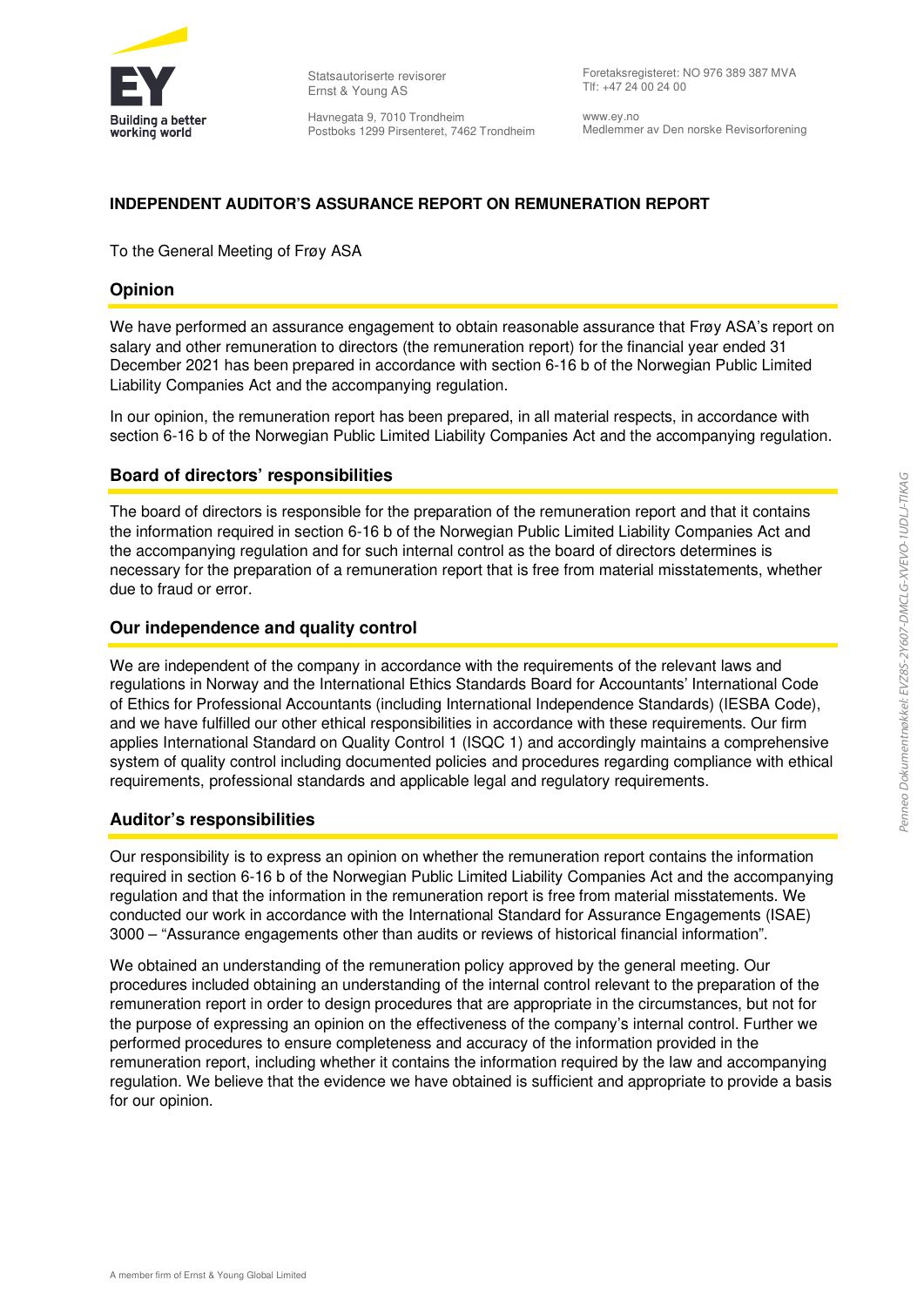

Trondheim, 11 May 2022 ERNST & YOUNG AS

The auditor's assurance report is signed electronically

Amund Petter Amundsen State Authorised Public Accountant (Norway)